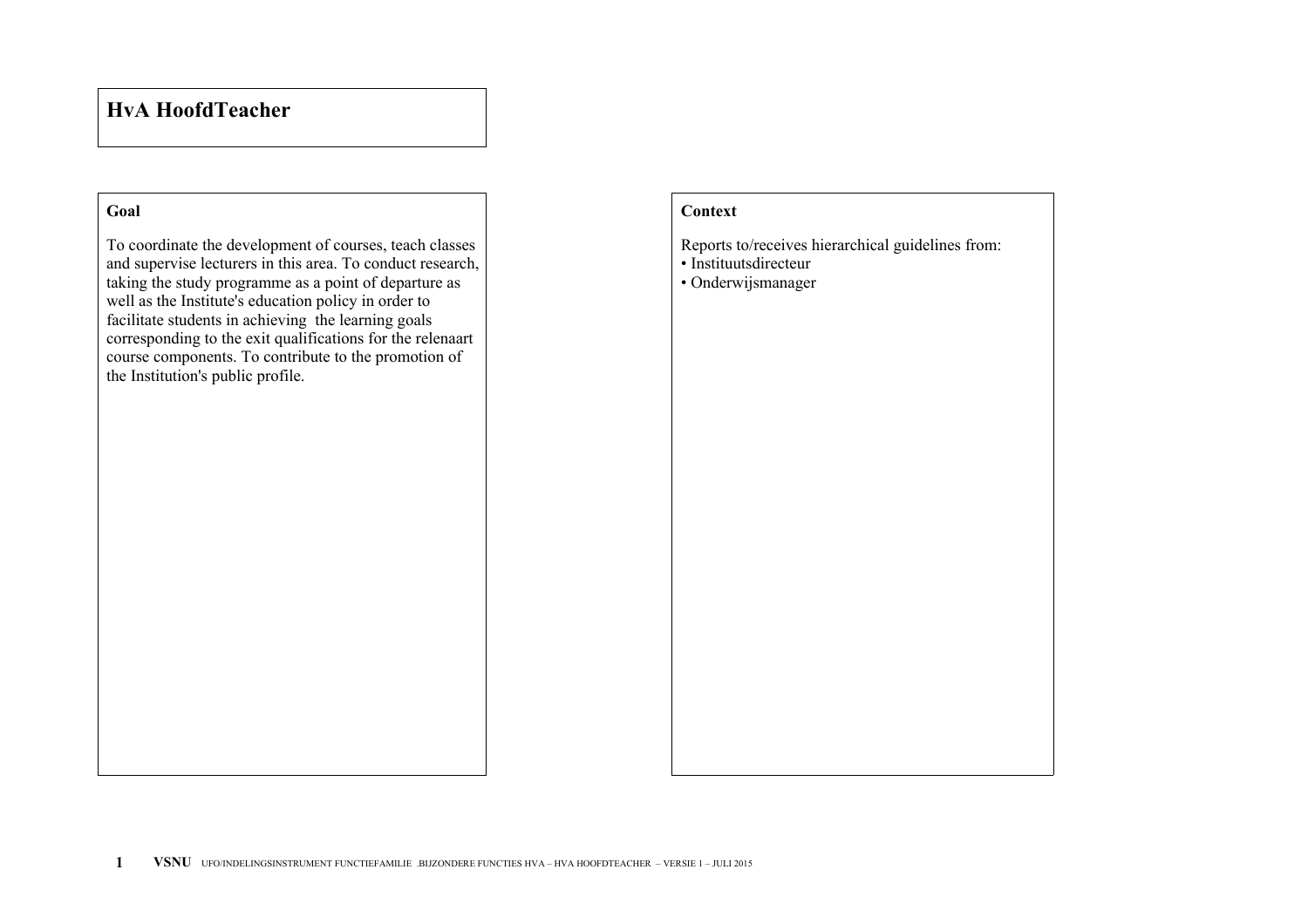| <b>RESULTAREAS</b>                                                                                                                                    |                                                                                                                                                                 |                                                                                                                                                                                           |                                                                                                                                                                                                                                                                                                                                                                                                                                                                                                                                     |  |  |  |
|-------------------------------------------------------------------------------------------------------------------------------------------------------|-----------------------------------------------------------------------------------------------------------------------------------------------------------------|-------------------------------------------------------------------------------------------------------------------------------------------------------------------------------------------|-------------------------------------------------------------------------------------------------------------------------------------------------------------------------------------------------------------------------------------------------------------------------------------------------------------------------------------------------------------------------------------------------------------------------------------------------------------------------------------------------------------------------------------|--|--|--|
| <b>Main activity</b>                                                                                                                                  | Frame                                                                                                                                                           | <b>Result</b>                                                                                                                                                                             | <b>Activity</b>                                                                                                                                                                                                                                                                                                                                                                                                                                                                                                                     |  |  |  |
| 1. Course development                                                                                                                                 |                                                                                                                                                                 |                                                                                                                                                                                           |                                                                                                                                                                                                                                                                                                                                                                                                                                                                                                                                     |  |  |  |
| Coordinate the development of<br>new curricula, study programmes<br>and learning cycles                                                               | The institute's multi-year<br>plan<br><b>Institute Plan</b><br>New or modified insights<br>and knowledge<br>Demand for education from<br>the social environment | Improved study modules in<br>terms of content, design and<br>implementation                                                                                                               | • Provide an explicit description of the functional requirements for the teaching plan and<br>exit competencies, and coordinate these with other aspects of the study programme.<br>· Incorporate new insights, practices and research results in educational content, design<br>and teaching methods<br>• Prepare an action plan in respect of course development and submit this for approval to<br>those carrying ultimate responsibility<br>• Coordinate the implementation of this action plan<br>• Publish teaching materials |  |  |  |
| 2. Teaching                                                                                                                                           |                                                                                                                                                                 |                                                                                                                                                                                           |                                                                                                                                                                                                                                                                                                                                                                                                                                                                                                                                     |  |  |  |
| Prepare and implement the<br>assigned study modules                                                                                                   | Curriculum<br>Specified study load<br>Competencies to be acquired<br>by students                                                                                | Achieve defined academic<br>objectives to enable students<br>to acquire the required<br>competencies                                                                                      | • Prepare and conduct class meetings for students<br>• Create the proper conditions for the learning process by applying didactic working<br>structures and modern education technology<br>· Supervise and coach students in terms of educational content<br>• Ensure timely availability of teaching materials and assessments                                                                                                                                                                                                     |  |  |  |
| 3. Curriculum evaluation                                                                                                                              |                                                                                                                                                                 |                                                                                                                                                                                           |                                                                                                                                                                                                                                                                                                                                                                                                                                                                                                                                     |  |  |  |
| Evaluate the organisation and<br>provision of education, in<br>addition to making proposals on<br>potential improvements and/or<br>content            | Defined quality criteria,<br>content and objectives<br>relating to the study<br>programme                                                                       | Students are capable of<br>achieving the defined learning<br>objectives more effectively                                                                                                  | • Take stock of and assess the curriculum or curricular components that are to be evaluated<br>• Responsible for evaluating and adjusting the curriculum<br>• Involve relenaart parties from the professional field in evaluating the curriculum and ask<br>them for advice on adjustments, where necessary<br>• Draw up evaluation reports on the structure and implementation of (parts of) the study<br>programme<br>• Provide information to assessment committees                                                              |  |  |  |
| 4. Supervision and assessment of students                                                                                                             |                                                                                                                                                                 |                                                                                                                                                                                           |                                                                                                                                                                                                                                                                                                                                                                                                                                                                                                                                     |  |  |  |
| Assess the performance and<br>learning progress of students<br>and/or provide guidance to<br>students when executing and<br>progressing their studies | Defined standards for the<br>study programme<br>Assessment methods<br>developed and/or approved<br>by the study programme                                       | An objective assessment of the<br>extent to which the student has<br>achieved the desired level, and<br>is capable of completing the<br>study programme within the<br>specified timeframe | • Prepare examination questions and conduct and assess oral and written examinations<br>• Conduct and evaluation assessments<br>• Assist students in formulating learning objectives and when completing study and<br>internship assignments<br>• Identify stagnation in the student's development and academic progress                                                                                                                                                                                                            |  |  |  |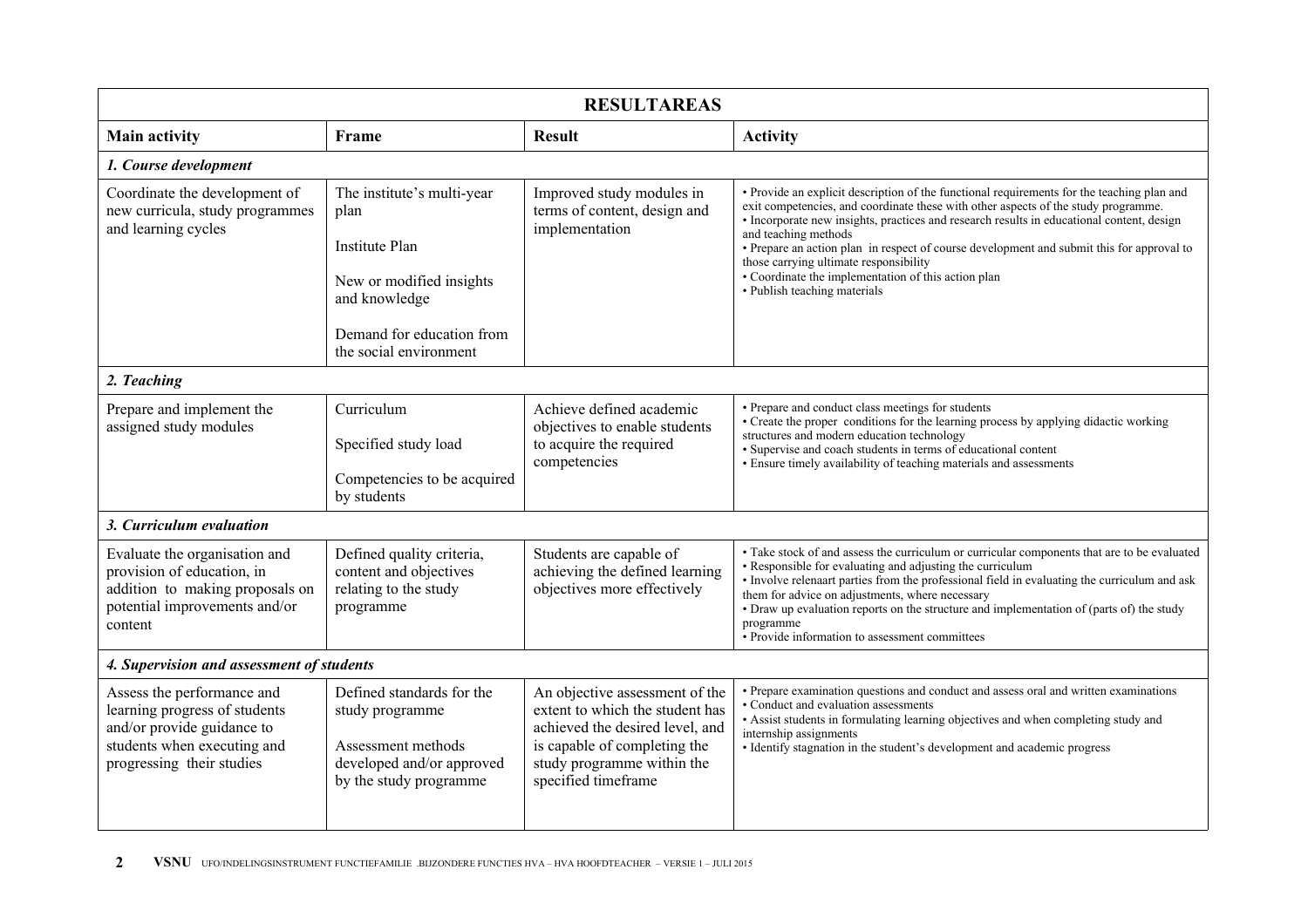| <b>RESULTAREAS</b>                                                                                                                                        |                                                                                        |                                                                                                                                 |                                                                                                                                                                                                                                                                                                                                                                                                            |  |  |
|-----------------------------------------------------------------------------------------------------------------------------------------------------------|----------------------------------------------------------------------------------------|---------------------------------------------------------------------------------------------------------------------------------|------------------------------------------------------------------------------------------------------------------------------------------------------------------------------------------------------------------------------------------------------------------------------------------------------------------------------------------------------------------------------------------------------------|--|--|
| <b>Main activity</b>                                                                                                                                      | Frame                                                                                  | <b>Result</b>                                                                                                                   | <b>Activity</b>                                                                                                                                                                                                                                                                                                                                                                                            |  |  |
| 5. External orientation                                                                                                                                   |                                                                                        |                                                                                                                                 |                                                                                                                                                                                                                                                                                                                                                                                                            |  |  |
| Develop and maintain contact<br>with the professional field and<br>other stakeholders, and keep<br>track of the latest developments<br>in one's own field | Internal guidelines<br><b>Institute Plan</b><br>Education policy                       | Initiate innovation activities.<br>and help to promote the study<br>programme's positioning                                     | • Instigate and maintain contact with the business community or relenaart institutions<br>• Act as a contact person for external bodies<br>• Participate in various internal and external consultations<br>· Maintain relationships with alumni<br>• Represent the study programme in relenaart media and bodies                                                                                           |  |  |
| 6. Inquiry                                                                                                                                                |                                                                                        |                                                                                                                                 |                                                                                                                                                                                                                                                                                                                                                                                                            |  |  |
| Conduct research                                                                                                                                          | Knowledge network policy<br>Research criteria for own<br>area of research              | Contribute to the development<br>and dissemination of<br>knowledge and insights in the<br>knowledge network's specific<br>field | • Formulate research proposals and prepare a research plan<br>• Conduct research<br>• Collect, analyse, assess and interpret research data<br>• Maintain and adjust research methods and research tools<br>• Publish research results by means of publications, presentations, etc.                                                                                                                        |  |  |
| 7. Project leader                                                                                                                                         |                                                                                        |                                                                                                                                 |                                                                                                                                                                                                                                                                                                                                                                                                            |  |  |
| Set up and/or manage inter-<br>disciplinary and national as well<br>as international projects                                                             | Assignment specifications                                                              | Project objectives achieved<br>efficiently and effectively                                                                      | • Formulate project objectives and develop a project structure and planning schedule<br>• Manage and coordinate project execution<br>• Communicate and generate support for the project<br>• Report on the progress of project execution and evaluate the final results after the agreed<br>period(s) has ended<br>• Ensure the project is coordinated with other work fields                              |  |  |
| 8. Coordination                                                                                                                                           |                                                                                        |                                                                                                                                 |                                                                                                                                                                                                                                                                                                                                                                                                            |  |  |
| Coordinate the execution of study<br>modules and/or activities to be<br>conducted by department staff                                                     | Curriculum                                                                             | Achieve academic objectives                                                                                                     | • Discuss the content, structure and teaching methods of a curriculum component<br>• Support the execution and provide feedback in order to achieve further improvement<br>• Inform staff of the desired objectives and results                                                                                                                                                                            |  |  |
| 9. Functional supervision                                                                                                                                 |                                                                                        |                                                                                                                                 |                                                                                                                                                                                                                                                                                                                                                                                                            |  |  |
| Provide functional supervision to<br>department staff                                                                                                     | <b>Institute Plan</b><br>Institutional HRM policy<br>Assigned powers and<br>guidelines | Promote the effective,<br>efficient and high-quality<br>performance of work                                                     | • Provide advice during the recruitment and selection of staff members<br>• Conduct performance interviews and career interviews with staff members<br>· Issue assignments and instructions to employees and monitor the progress and quality of<br>execution<br>• Develop talent and professionalise staff members<br>• Take stock of the required expertise, and make proposals for a training programme |  |  |